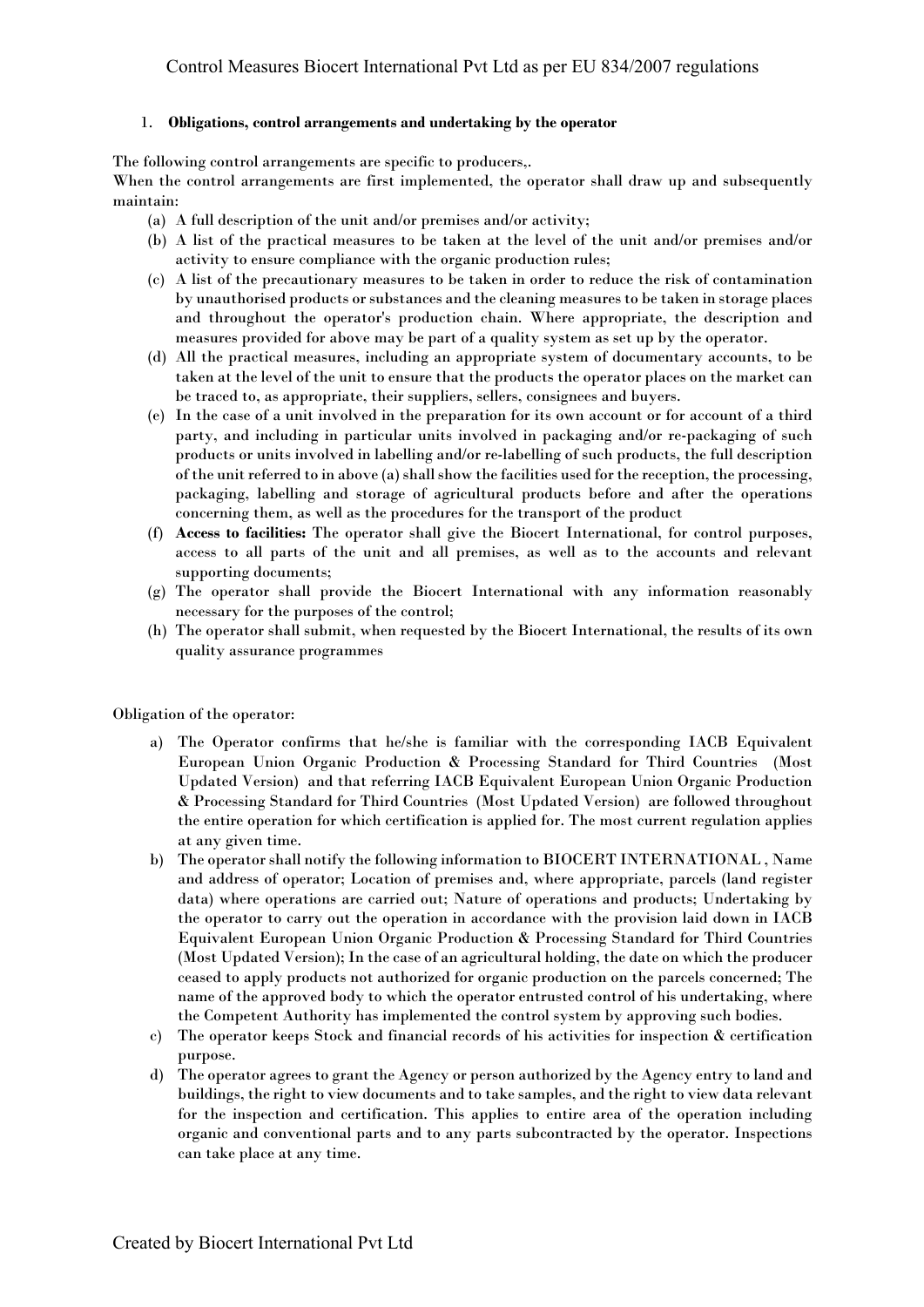- e) The operator agrees that authorities and accreditations bodies herein after mentioned as the competent authorities relevant for certification by the Agency may get same access to premises and data as the Agency.
- f) The operator agrees that his name and address, the scope of the certification and the products covered by the certification may be published by BIOCERT INTERNATIONAL .
- g) The operator agrees that BIOCERT INTERNATIONAL may subcontract third parties for inspection or analysis activities.
- h) Operator agrees to maintain written agreement with clear responsibilities of a all the parties involved in the chain of certified production
- i) Complies with the CB requirements in making reference to its certification in communication media & notify the certification program of any changes
- j) Uses certification only to indicate that products are certified as being in conformity with specified standards.
- k) Endeavour's to ensure that no certificate or report nor any part thereof is used in a misleading manner
- l) Does not use its certification to bring disrepute to the CB, Does not make statement which is misleading or unauthorized
- m) The operator agrees to do the following if he has applied for certification according to rules equivalent to EEC Regulation 834/07(IACB Equivalent European Union Organic Production & Processing Standard for Third Countries (Most Updated Version)),
- n) Operator agrees to provide information regarding previous and current certification reasonably necessary for the purposes of the control
- o) Agree to fulfill the certification requirements including implementation of changes communicated by Biocert International related to applied product certification scheme

#### **The operator agrees:**

- To maintain a full description of the unit and/or premises and/or activity;
- To supply any information needed for evaluation of the production to be certified;
- all the practical measures to be taken at the level of the unit and/or premises and/or activity to ensure compliance with the organic production rules;
- the precautionary measures to be taken in order to reduce the risk of contamination by unauthorized products or substances and the cleaning measures to be taken in storage places and throughout the production chain
- to perform the operations in accordance with equivalence (EEC Regulation 834/07) ACB Equivalent European Union Organic Production & Processing Standard for Third Countries (Most Updated Version)
- Operator agrees shall not switch in and out to certification programme from the certification system.
- Operator agrees to conduct 5% of sampling and testing of raw ingredient products used for processing as per category D and E.
- To accept, in the event of infringement or irregularities, the enforcement of the measures of the organic production rules
- To accept to inform in writing the buyers of the product in order to ensure that the indications referring to the organic production method are removed from this production."
- The operator responsible shall notify any change in the description or of the measures
- The operator shall verify the documentary evidence of his suppliers.
- to initiate procedures either to withdraw from this product any reference to the organic production method or to separate and identify the product in the event of a suspicion that a product he has produced, prepared or imported or been delivered from another operator is not in compliance to this regulation and to put it into processing or packaging or on the market after elimination of that doubt, unless it is placed on the market without indication referring to the organic production method.
- Whenever veterinary medicinal products are used the information according as regards disease prevention and treatment and veterinary care: date of treatment, details of the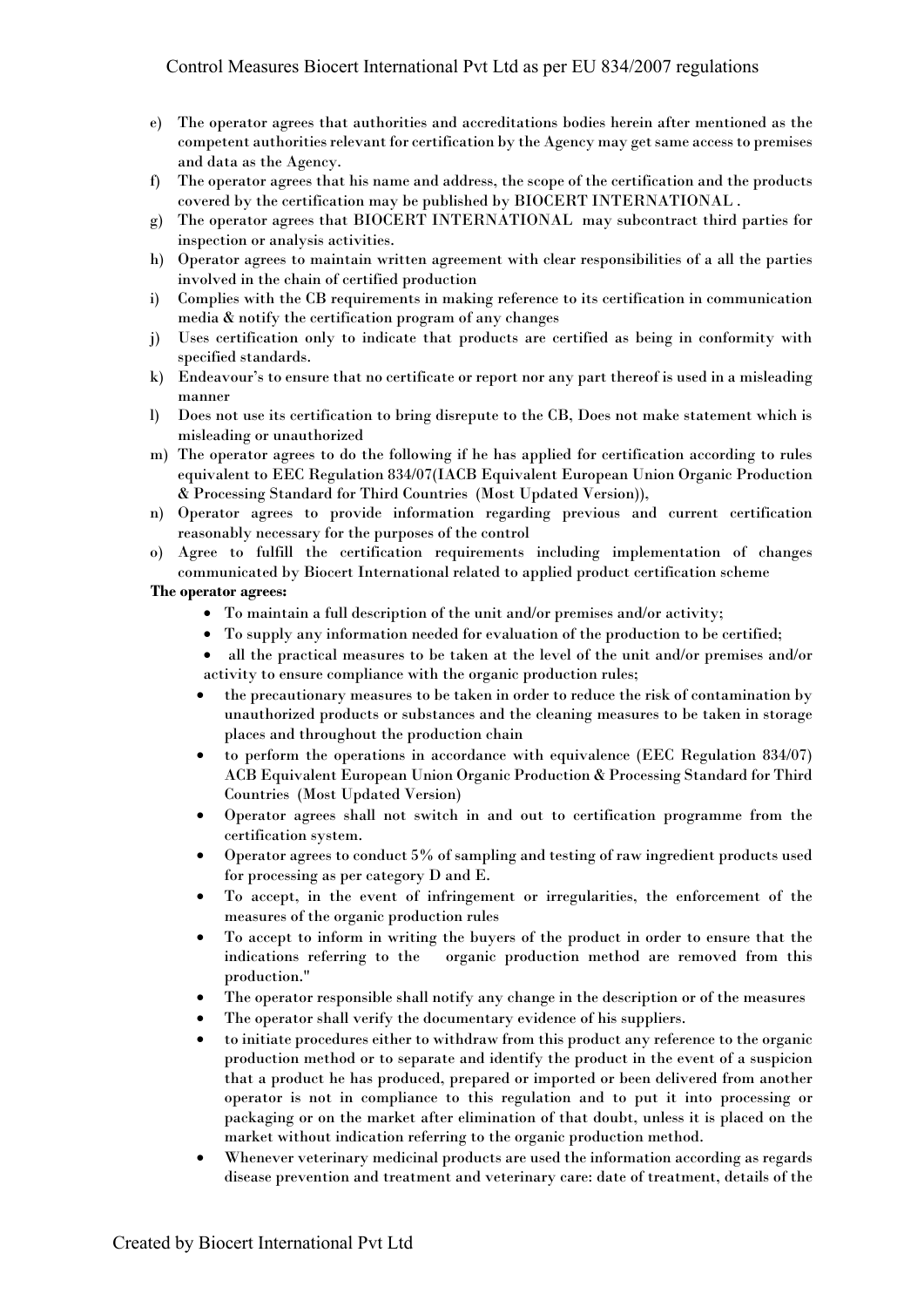diagnosis, the posology; type of treatment product, the indication of the active pharmacological substances involved method of treatment and veterinary prescription for veterinary care with reasons and withdrawal periods applying before livestock products can be marketed labelled as organic is to be declared to the control authority or body before the livestock or livestock products are marketed as organically produced. Livestock treated shall be clearly identified, individually in the case of large animals; individually, or by batch, or by hive, in the case of poultry, small animals and bees

- to withdraw all products labeled with certification claim from the market with immediate effect, in case of decertification or withdrawal of certification from the agency
- To countersign the control body's inspection report that indentifies possible deficiencies and non-compliances with these Standards and take the necessary corrective measures.
- Return any certification document as required by the CB on suspension or cancellation
- Make necessary arrangement for resolution of complaint against certified operations or produce
- Make claims regarding certification only in the respect of scope for which certification is granted
- Discontinue to use of all advertising matter that mention certification upon suspension or cancellation
- on behalf of myself and my subcontractors that the different inspection bodies or authorities there can exchange information on the operations under their inspection and on the way this exchange of information can be implemented.
- to submit the applicable fees charged by the certifying agent
- Permit and make arrangements for on-site inspections with complete access to the production or handling operation, including non-certified production and handling areas, structures, and offices and personnel by the certifying agent
- Each year, before the renewal audit date indicated by Biocert International, Producer/ production operators/farmers shall notify its schedule of production of crop products and should give a breakdown of parcel as per cropping pattern to the Biocert International.
- Establish, implement, and update annually an organic production or handling system plan that is submitted to BIOCERT INTERNATIONAL
- Agrees to immediately notify the certifying agent concerning any:
	- 1. Application, including drift, of a prohibited substance to any field, production unit, site, facility, livestock, or product that is part of an operation;
	- 2. Change in a certified operation or any portion of a certified operation that may affect its compliance with the Standard.
- Agrees to maintain or improve the natural resources of the operation, including soil and water quality.
- to accept, in cases where the operator and/or the subcontractors of that operator change their control authority or control body, the transmission of their control files to the subsequent control authority or control body;
- to accept, in cases where the operator and/or the subcontractors of that operator are checked by different control authorities or control bodies in accordance with the control system set up by Competent authority concerned, the exchange of information between those authorities or bodies;
- to accept, in cases where the operator withdraws from the control system, to inform without delay the relevant competent authority and Biocert International;
- to accept, in cases where the operator withdraws from the control system, that the control file is kept for a period of at least five years;
- to accept to inform the relevant control authority or authorities or control body or bodies without delay of any irregularity or infringement affecting the organic status of their product or organic products received from other operators or subcontractors.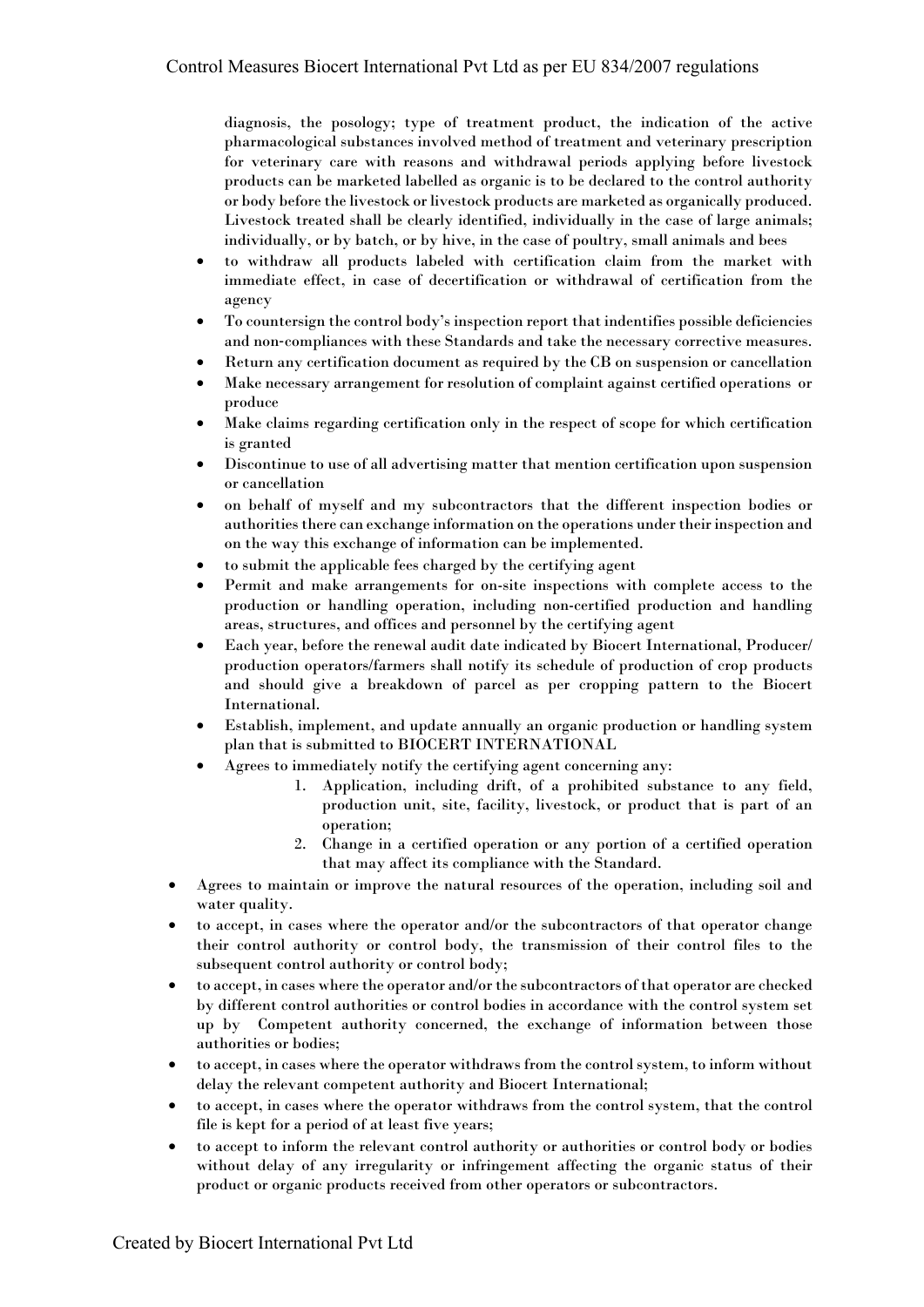- Agree to inform Biocert International within 3 days after the moving of apiaries.
- Operations, which are contracted out to third parties agrees to provide the full description of the unit referred to in Article 63(1)
	- a) A list of the subcontractors with a description of their activities and an indication of the control bodies or authorities to which they are subject

b) Written agreement by the subcontractors that their holding will be subject to the control regime of Title V of Regulation (EC) No 834/2007;

c) all the practical measures, including inter alia an appropriate system of documentary accounts, to be taken at the level of the unit to ensure that the products the operator places on the market can be traced to, as appropriate, their suppliers, sellers, consignees and buyers.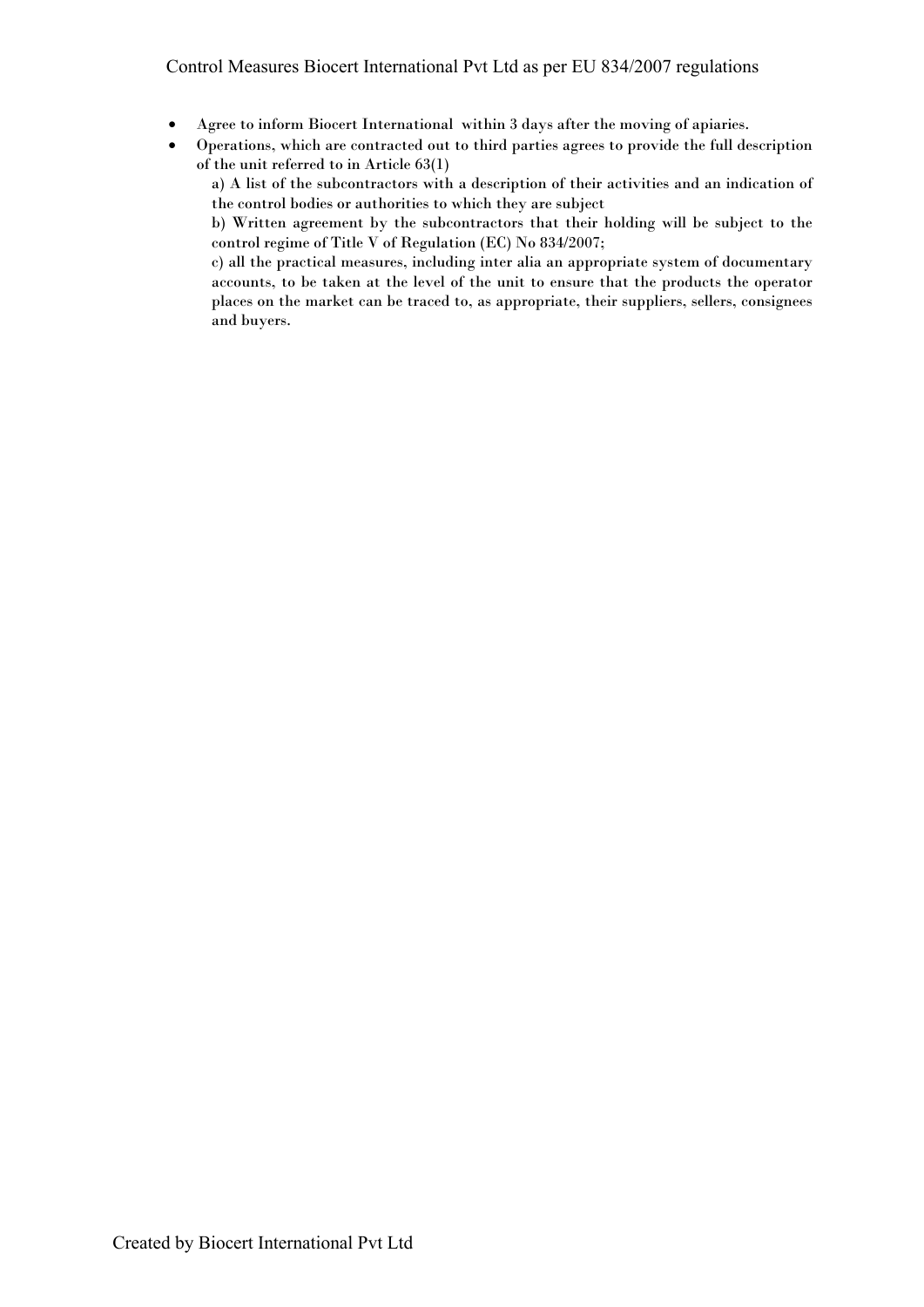## 2. **Procedure for Organic Certification**

## **REQUESTING FOR ORGANIC CERTIFICATION APPLICATION PACKET**

A person, group, or entity, seeking certification of its operation will be supplied with the applicable published tariff and application packet. An initial application packet(Required or not details ) which minimum contain the applied standards, certification procedure, applied forms ,quotations is supplied to any operator upon receipt of an enquiry within 10 working days through mail, phone, fax, or other way of communication.

## **APPLYING FOR CERTIFICATION**

To apply for certification, an applicant must submit dully filled an application and organic management system plan of applied certification category. The operator responsible for notify any change in the description or of the measures contracted production or Processing.

The client is responsible for maintaining documents as per application packet, which will be used throughout the certification steps described in this section. The Application, Organic Management System plan per each type of category of certification must be completed along with dully signed Inspection & Certification contract. Biocert International will accept all applications that fall within the scope of its certification program to the extent of its administrative capacity to do so without regard to size or membership in any association or group, race, colour, national origin, gender, religion, age, disability, political beliefs, sexual orientation, or marital or family status.

## **INITIAL REVIEW OF THE ORGANIC MANAGEMENT SYSTEM PLAN (OMSP)**

After receiving application records, reviewer reviews the details. The exact time of review will vary depending on the completeness of the application, responsiveness of the operator to requests for more information, as well as the availability of the reviewer but it can review in 15 working days if the details are sufficient for review. Unsigned or incomplete applications may be returned to the operator, and an applicable postage and handling fee may be required for application resubmission. Reviewer/Evaluator responsible to send details of review and Inspection certification contract to operator.

## **INSPECTION PLANNING**

An on-site inspection shall be conducted for each operation requesting certification and include the unit, facility and site that produces or handles organic products included in an operation for which certification is requested. An on-site inspection shall be conducted annually. Inspections for each certified operation that produces or handles organic products are required for the purpose of determining whether to approve the request for certification or whether the certification of the operation should continue. Biocert International shall conduct additional random on-site inspections (either announced or unannounced) based on the risk of first time operators for certification and currently certified operations to determine compliance with applicable standards, and if necessary to verify the requirement. All on-site inspections must be conducted when an authorized representative of the operation who is knowledgeable about the operation is present and at a time when the land and/or facilities demonstrate the operation's compliance with or capability to comply with the relevant standards. This requirement does not apply to unannounced on-site inspections.

## **ASSIGNMENT AND SCHEDULING OF INSPECTOR(S)**

Once the application review is complete, Biocert International Pvt Ltd will assign an Inspector, based on the following criteria or combination thereof for the specific type of operation to be evaluated:

- a)Specification of appropriate education, training and experience/competence (i.e. training policy), b) Previous experience in the location where an inspection takes place;
- c) Knowledge of the language,
- d) The local organic context, and

e) No prior affiliation or business relationship with operator or certified operation being evaluated within an amount time as established by Biocert International Pvt Ltd.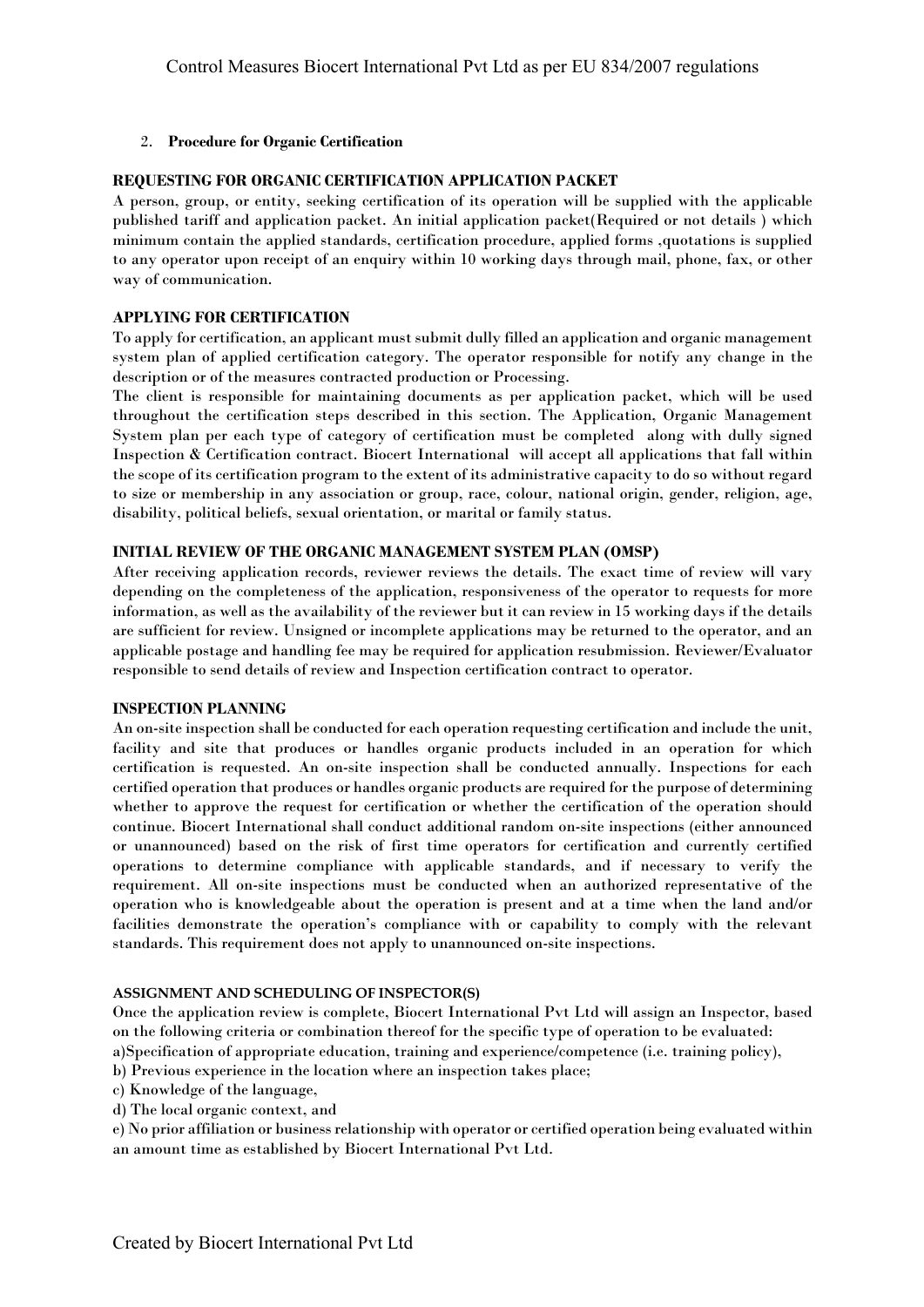The inspector may not have a conflict of interest; an operation shall usually not be inspected by the same inspector for more than two times consecutively including high-risk operators that are inspected more than once a year. Quality manager/certifier shall send audit plan to the operator with details of assigned inspector (Except unannounced inspection) and operator is contacted to arrange the logistics of the on-site inspection. Operators shall have neither the right to choose nor to recommend inspectors. Operators shall in any case have the right to raise objections based on conflict of interest or other reasons. Quality Manager shall rule whether the reasons are accepted and is responsible to document the same. Once such request received from operator, Quality Manager should discuss this situation with Managing Director and concerned assigned inspector to take their view. If Assigned inspector found guilty in this situation then, quality manager take appropriate action against assigned inspector, such as removed from inspection of those particular project/warning/ suspension from work. Quality Manager should allot new inspector for inspection of same project, who doesn't have any conflict of interest situation with same operator.

Operators may refuse the selection of an inspector based on a valid argument demonstrating that the inspector would not be able to conduct an objective inspection of the operation in question. The applicant may submit their objections, in writing with valid reason, to the Quality Manager. Quality Manager shall document the grounds on which an applicant might refuse the choice of inspector and shall inform the operator of these grounds, prior to, or along with, the name of the inspector being provided to the operator.

Before performing an actual on-site inspection, Biocert International Pvt Ltd provides inspectors with the Biocert International Pvt Ltd Inspectors Manual and guidance necessary for the inspector to complete a successful inspection, including at minimum:

1. The implementation in the field of any checklists, guidance documents, or options for the interpretation of standards,

2. Requirements for opening meetings, closing meetings, communications of results of surveillance audits, and any

3. Requirements for report writing Biocert International Pvt Ltd also provides inspector (as appropriate) the following documents for review:

- The Organic Management Plan;
- Previous Year's inspection report, Certification decision if applicable;
- Any Minor Non-compliances and corresponding corrective actions from the previous year.
	- 4. Inspectors inspection instructions and ethics stated under Inspection Manual;

5. Prescribed materials applicable to the operator's operation;

6. Additional specific instructions and requirements as directed by Biocert International Pvt Ltd;

07. Relevant Certification Standards and Checklist, Inspection report.

## **ON-SITE INSPECTION**

The inspector will inspect each production unit, facility, and site that produces or handles organic products and that is included in the request for certification. The Inspector will also review documents, record- keeping systems, interview personnel, and perform sampling (if necessary) as warranted. Operators must allow the inspector to have complete access to the production and handling operation, including non-certified production and handling areas, structures and offices.

The inspector should conduct an opening meeting to discuss the inspection plan. This meeting defines the role of the inspector, communicates the confidentiality of all information, and outlines the planned inspection activities. This is the inspector's opportunity to set expectations and answer the applicant's questions.

During the inspection, the inspector will verify the following information: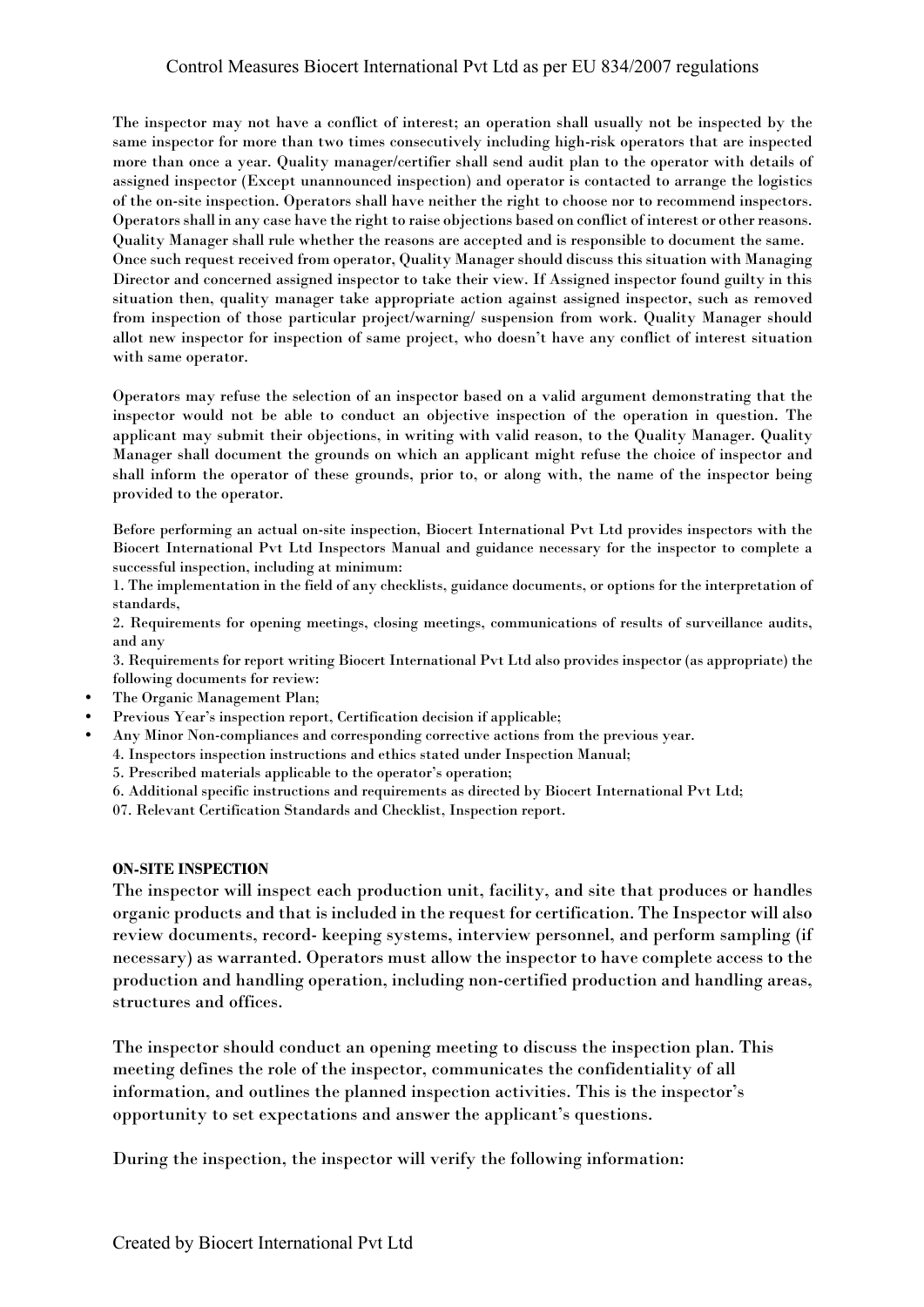1) The operations' compliance or capability to comply with the applied standards, or other additional standards as applicable; Copy of current version of standard must be present with operator

2) The information provided in the application, including that the organic management plan accurately reflects the practices used or to be used by the operator for certification or by the certified operation;

3)Prohibited substances have not been and are not being utilized in an operation requested for certification. Inspector can collect samples of product from all production stages based on the risk assessment.

4) An audit trail is developed and maintained sufficiently to ensure all organic

Production can be traced back through the system and contamination risk is managed accordingly. Records audited include, but are not limited to ingredient/seed source records, production, monitoring, storage, transport and sales records.

The inspector will review each production unit, facility, and site where the operation produces or handles organic products. The inspection includes, but is not limited to: Verification of the OMSP that the operator maintains onsite to ensure that the operator has an updated OMSP, is implementing the OMSP, and that the OMSP complies with the standards;

Risk Assessment of the operations

For Producers: evaluation of soil and nutrient management, adjoining land use, buffer zones, land use history, production capacity of the land, seeds and planting stock used, crop rotation practices, pest control practices, harvest, labeling, and shipping;

For Processor/handlers: evaluation of product composition, receiving, processing, pest control, storage, labelling and shipping, as well as practices to prevent commingling and contact with prohibited substances;

Verification of the operation's production or handling capacity;

Evaluation of the recordkeeping system and verification of activities through appropriate records;

Reconciliation of the volume of organic products produced or received with the amount of organic products shipped, handled and/or sold, also known as trace-back audits or in out balances; and

Sampling of organic agricultural products for residue testing, if applicable as per the sampling and testing procedure. The inspector will provide a receipt for any samples taken.

The requirements other than the composition of the product that will be checked during inspection and evaluated for making the certification decision is communicated to the operator for certification of processing and trade

At the end of the inspection, the inspector conducts an exit interview with an authorized representative of the operation. During the exit interview, the inspector communicates any potential non-compliance observed, and requests any additional information that may be missing from the OMSP. If significant information is missing, the inspector should note this in the inspection report and discuss this as a concern during the exit interview.

Inspectors often discover new information or documentation during onsite inspections. The inspector may accept additional OMSP updates during the inspection, up until the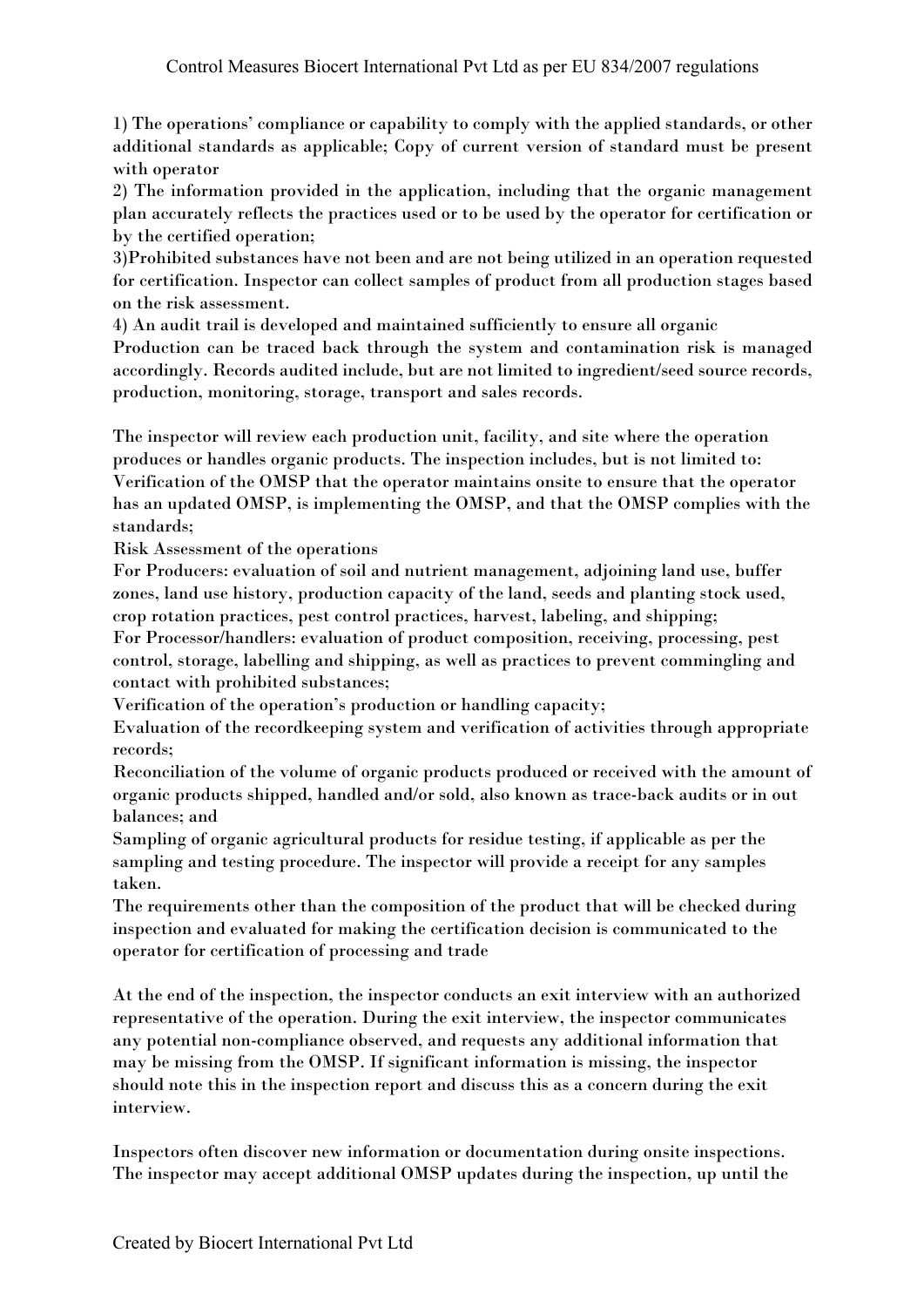start of the exit interview, and should provide any new information received onsite to the certifier. If the inspector and the operator update the OMSP during the inspection, then the inspector should provide a copy of the update to both the operator and the certifier. Once the inspector finishes the inspection report, he or she sends the report to the certifier for review. The certifier will evaluate the inspector's findings when making a final certification decision.

# **Non Compliances:-Major, Minor or Opportunity for Improvement.**

# **Notice of Noncompliance**

If Inspector believes that an operator or client is not able to comply or has not complied with the requirements of the relevant standards, Inspector will provide a written Notification of Noncompliance. The operator or client must respond with satisfactory evidence of compliance within the timeline specified by Inspector. The Notification of Noncompliance shall provide:

a) A description of each noncompliance,

b) The facts upon which the notification of noncompliance is based, and

c) The date by which the operator or client must rebut or correct each noncompliance, and submit supporting documentation of each such correction when correction is possible.

# **Major Noncompliance's**:

The Inspector shall classify any unfavourable finding as a major noncompliance when following situations observed:

a.) The unfavourable finding is based upon facts or observations which indicate a total breakdown of the applicant's systematic plan for complying with the standard;

b.) The unfavourable finding is based upon facts or observations which indicate there is a total lack of a systematic plan for complying with the standard;

c.) The unfavourable finding is based upon facts or observations which indicate that a product which is not compliant with the standard has been shipped or it is probable that a product which is not compliant with the standard may be shipped;

d.) The unfavourable finding is based upon facts or observations which indicate that it is probable that the system will fail to provide the particular type of integrity that the standard was created to ensure; or,

e.) The unfavourable finding, when evaluated in light of the operation's previous

noncompliance's,( including a failure to correct previous minor noncompliance's or their recurrence), the context of other unfavourable findings for other criteria in the instant review, or in the context of having multiple facts or observations supporting the unfavourable finding, indicates a weakness in, a failure of, or a lack of a systematic plan for complying with the standard;

*Deadline for major non-compliance should be given by inspector in between 30 days from date of exit meeting of Inspection.*

# **Minor Non Compliances:**

The Inspector shall classify any unfavourable findings as a minor non-compliance when the following situations observed:

a) The unfavourable finding is based upon facts or observation indicate that the factor observation is an isolated event which in the context of the applicant's systematic plan constitutes a non-systemic breakdown that did not and is not likely to result in the shipment of a product which not compliant with the standard,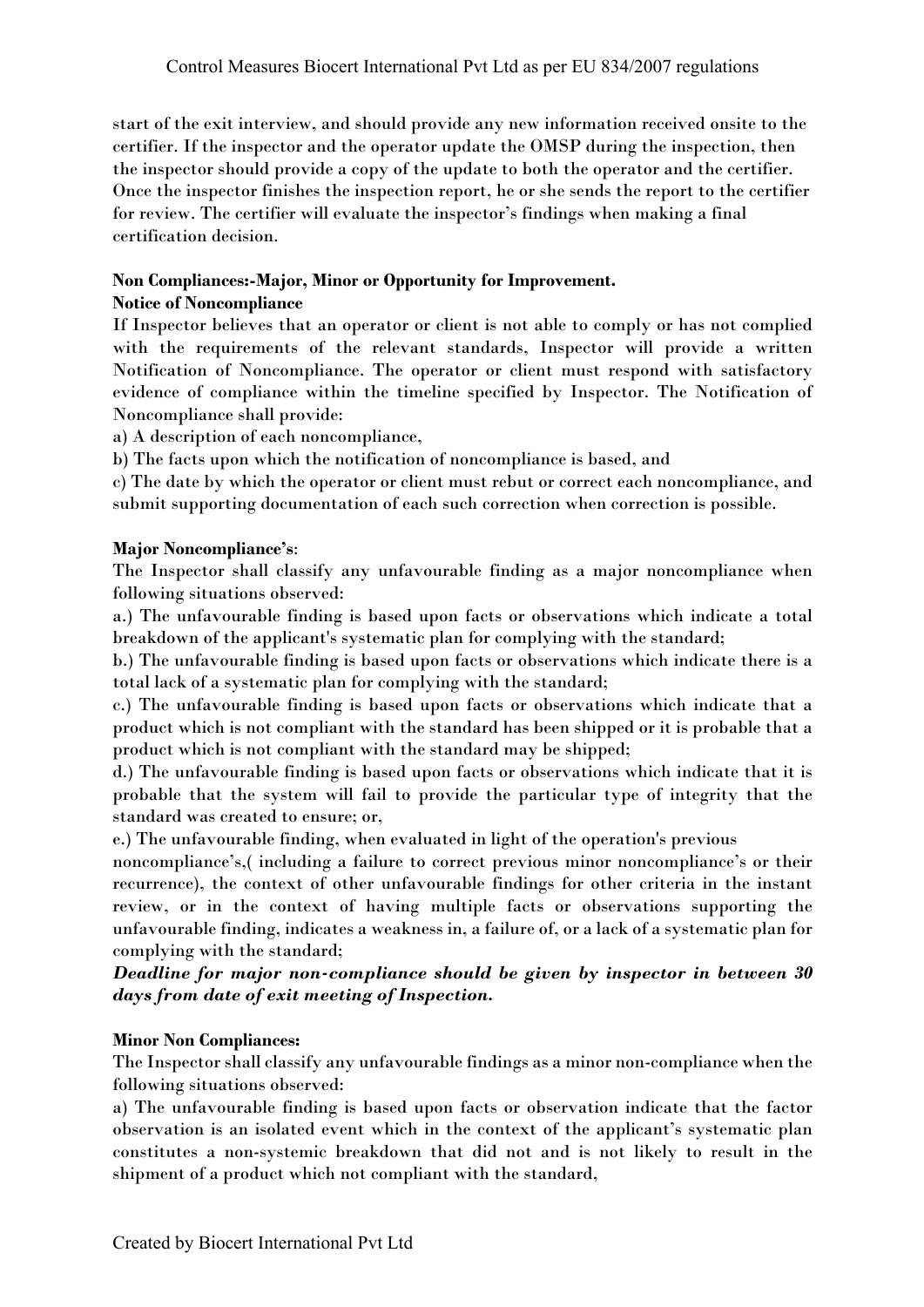b.) The unfavourable finding is based upon facts or observations indicate that the fact or observation is an isolated event which in the context of the applicant's systematic plan Constitutes a non-systemic breakdown that did not and is not likely to result in the system failing to provide the particular type of integrity that the standard was created to ensure C.)The unfavourable finding is based upon facts or observations which indicate that the nonconformity is based on a deficiency in recordkeeping, documentation, or procedure which does not threaten the particular type of integrity that the standard was created to ensure.

*Deadline for minor non-compliance should be given by inspector in between 30 to 60 days from date of exit meeting of Inspection.*

*Opportunity for Improvement in Future:* The unfavourable finding is based upon observation which indicates that the nonconformity is based on a deficiency in practices which does not threaten the organic integrity standard, but helpful in quality improvement.

*Opportunity for Improvement in Future non-compliance inspector should be verify during future renewal inspection.*

# **Exit Interview**

The inspector will conduct an exit interview with an authorized agent of the operation in order to confirm the accuracy and completeness of the inspection observations and the information gathered during the inspection. At this time the inspector will notify the operator or certified operation of any additional information needed or of anything that appears to be out of compliance with relevant standards. The inspector will provide the operator with a receipt for any samples taken during the inspection. Any additional information or items that appear out of compliance will be presented in writing in the Exit Interview Form. The operator is expected to read all items described in the Exit Interview Form and sign this document as acknowledgement that such items have been explained to him. From the time of the exit interview, the inspector is allotted a maximum of 21 days to complete and submit the inspection report to Biocert International Pvt Ltd. In case of long audit schedule Inspector may send Inspection report and rest records through courier to Head Office.

**Additional inspections** are one of the most effective and useful tools in the organic regulations to ensure compliance across certified operations, and give consumers additional reasons to trust the organic label. Other than the mandatory annual inspections required for certification, Biocert International must decide to conduct further additional inspections which can be announced or unannounced based on the result of risk analysis wherever applicable.

Biocert International will perform additional control visits at least 10% of controlled operators.

**Unannounced inspections:** The unannounced inspections take place on the basis of the risk analysis and are planned according to the risk level. This inspections shall be carried out unannounced with no prior warning given to operators.

Biocert International will perform 10% unannounced inspection of total inspections. (Mandatory annual Announced inspections of controlled operators + 10% Additional control visits conducted of controlled certified operators).

## **EVALUATION OF INSPECTION RECORDS (INSPECTION REPORT, INSPECTION CHECKLIST, NON CONFORMITY ANALYSIS REPORT):**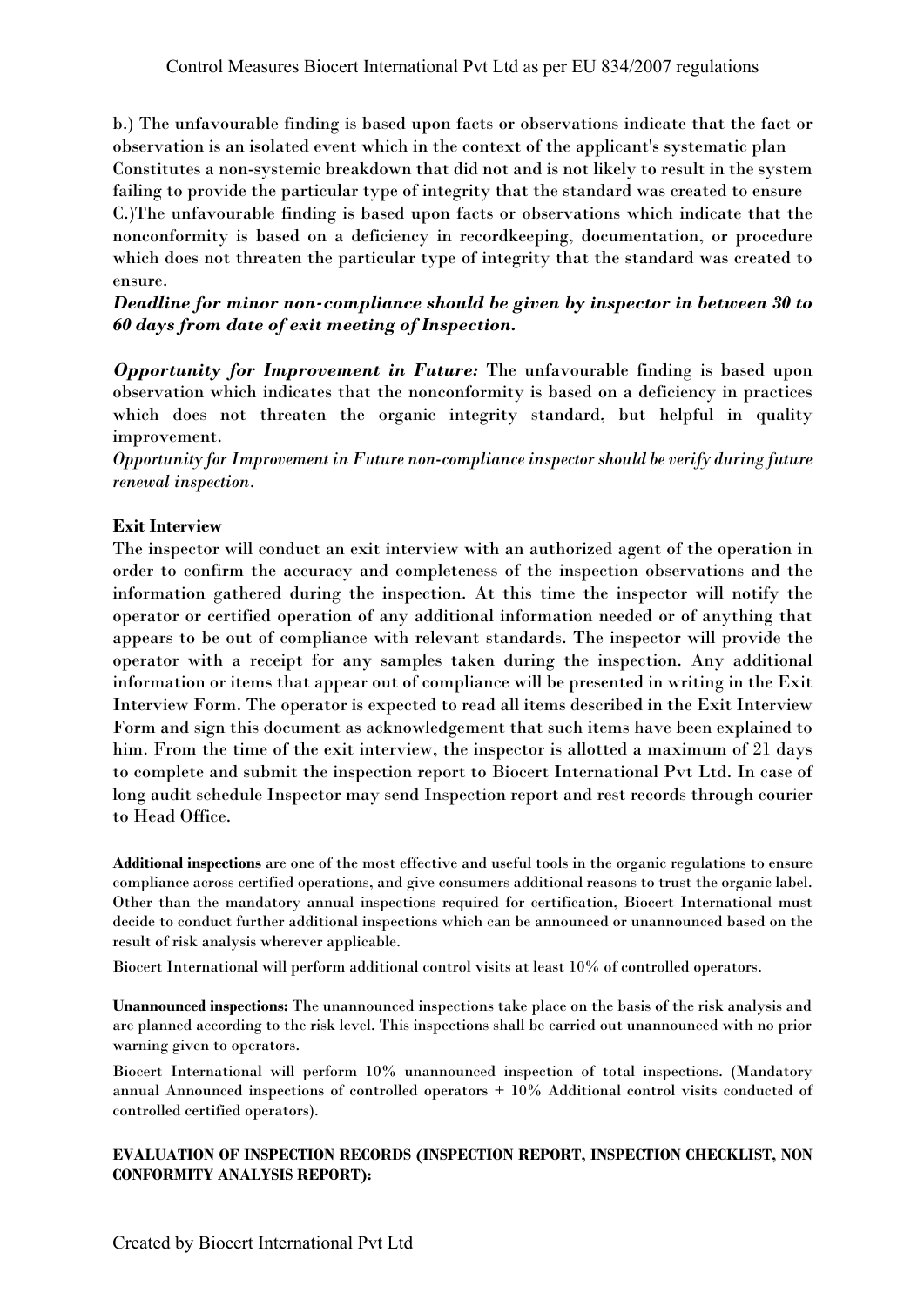Within a reasonable time after receipt of the inspection report, other related records from Inspector and non-conformity closing evidences received from operator, the Evaluator/Certifier conduct the Final Compliance Review, which shall commence within 15 days of submission. Review must be carried by person other than the inspector. In case of Major NC, Evaluator shall inform TRACES manager. All the COI shall be blocked if there is any Major NC open.

## **EVALUATION ON NONCOMPLIANCE'S, CORRECTIVE ACTIONS TAKEN BY OPERATOR**

Once the corrective actions are received from the operator, Evaluator/Certifier shall evaluate the corrective actions and shall proceed to make an evaluation decision based upon the Nonconformity Analysis and corrective actions submitted.

## **ISSUANCE OF DECISION FOR CERTIFICATION**

Certification decision shall be taken by certification committee after receiving recommendation documents from evaluator. The committee shall have authority to grant, maintain, extend and reduction the certification. Certification committee shall have authority to suspend or withdraw of certification. When there are no unfavourable reviews findings then Certification committee must grant certification to the operator or if the operation is already certified. Certification committee shall grant decision in case of suspend or withdrawal as applicable under the standard.

#### **GRANTING OF CERTIFICATION**

Biocert International Pvt Ltd does not grant certification to any operator only on the payment of fees received, If the final reviewer evaluation report, and all procedures and activities of the operator's operation are in compliance with the requirements of the applicable Standards, and Biocert International Pvt Ltd determines that the organic management system plan and all procedures and activities of the applicant's operation are in compliance with the requirements and that the applicant is able to conduct operations in accordance with the plan, then certification will be granted to the operator.

#### **CERTIFICATE**

When certification is granted, Biocert International Pvt Ltd will issue a certificate of compliance to the operator as per master format with one year of validity of certificates. Certificate of Inspection shall be issued as per the TRACES.

## **MAINTAINING CERTIFICATION (CONTINUATION OF CERTIFICATION)**

In order for a client to maintain certification, the client must: Maintain compliance to the relevant Standards Successfully complete an annual on-site surveillance inspection Annually pay the certification fees, and Submit the annual update adds new information to the existing OMSP.

## **RENEWAL / CONTINUATION OF CERTIFICATION**

Renewal of scopes shall be completed within three month of expiry by the Biocert International Pvt Ltd . Whole application, inspection and certification procedure should be complete within three month of expiry of scope certificate. To maintain and continue certification, a certified operation must annually pay the certification fees and submit certification changes on the organic system plan.

In case of non-fulfilment of the annual inspection within three months of the expiry, the certificate of inspection will be cancelled. During expiry of the certificate no any COI shall be issued by Biocert International Pvt Ltd.

## **SAMPLING AND TESTING**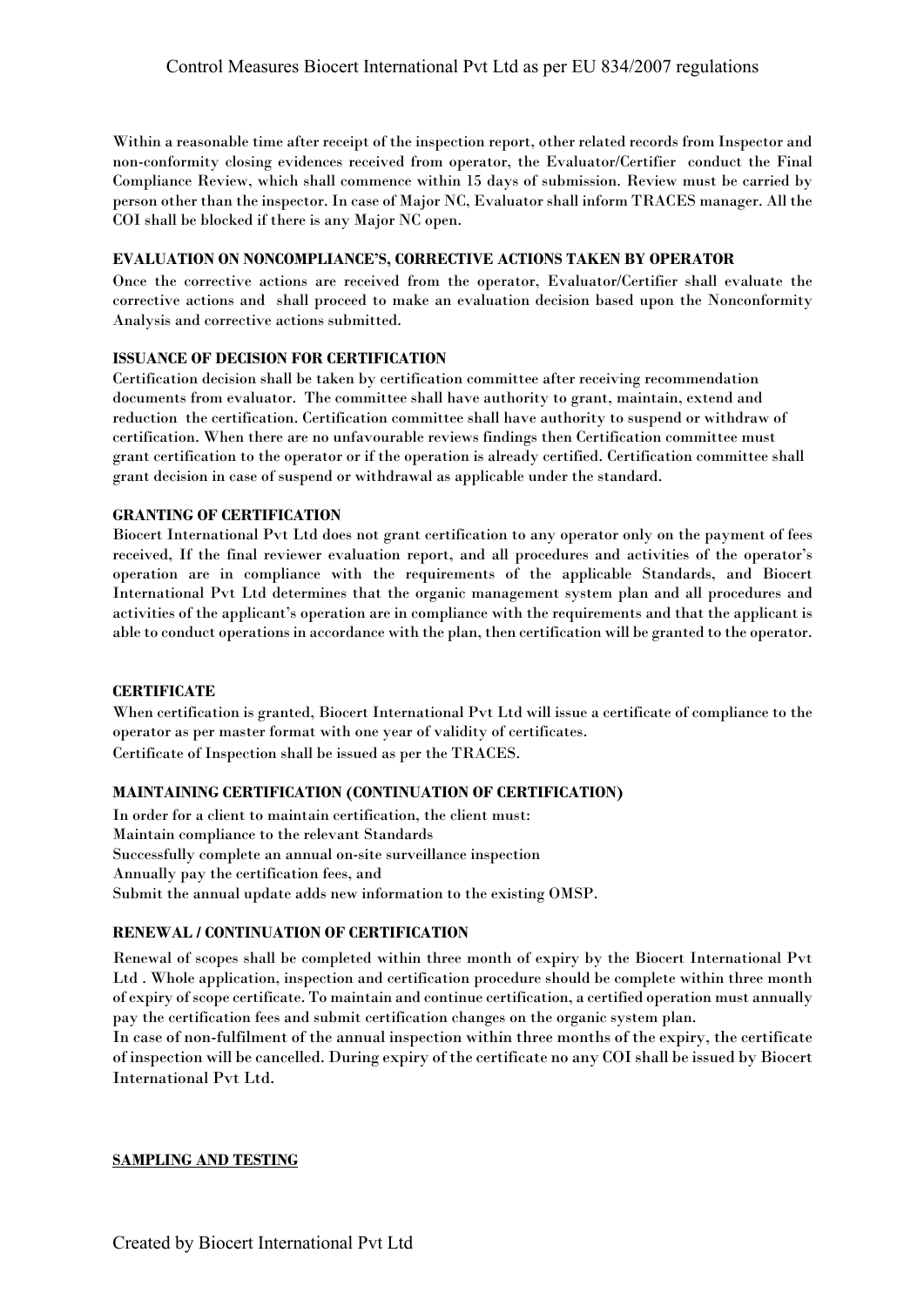Along with this Biocert International shall responsible to be take and analyse every year at least 5% number of Risk based samples of the total number of certified operators at all stages. Operators to be sampled are set based on a risk assessment of the products, complexity of the organic operation in case of suspicion of contamination of the organic produce and country. Biocert International shall ensure 5% sampling of export product (of total COI issued) done annually.

# **TESTING**

Quality Manager shall ensure the identified laboratory shall have following pesticide residue testing services

- Analysis of individual or groups of pesticides
- Targeted pesticide testing
- Multi- residue screening for over 150 compounds

For Targeted Pesticide Testing: Biocert International shall follow the Single Residue Testing methods for following substances Glyphosate, Dinocap, Chlormequat and Mepiquat.

## **SUSPENSION OR REVOCATION OF CERTIFICATE**

When the corrective action is insufficient and/or not completed within the prescribed time period, Biocert International Pvt Ltd shall issue a certified client a written Notice of Proposed Suspension and/or Revocation of Certification of the entire operation or a portion of the operation, as applicable to the noncompliance. If the client fails to correct the noncompliance(s), to resolve the issue through rebuttal, or to file an appeal of the proposed suspension or revocation of certification in the timeframe allowed, Biocert International Pvt Ltd shall send the client a written notification of suspension or revocation.

## **PRODUCT ADDITION/MODIFICATION /SCOPE AMENDMENT**

Clients are required to inform Biocert International Pvt Ltd , in writing of any modifications, which extend or reduce their scope of certification already granted. Once Biocert International receive in writing ,the certification committee shall take further decision for the inspection or allowed modification, The client are not allowed to release products affected by the modification until the Certification Committee has reviewed the modification and has found it to be compliant with applicable certification standards.

## **WITHDRAWAL OF CERTIFICATION**

At any time clients may withdraw certificate through written notification. The client must cease all claims of the Biocert International Pvt Ltd logo and name, destroy or return all certificates, labelling and marketing material containing reference of Biocert International Pvt Ltd. When a certified operator does not renew a certification of its product after three months of expiry of scope certificate. Certifier shall formally notify this operator in a timely manner that its certification is withdrawn.

## **APPEALS, COMPLAIN AND DISPUTES**

## **APPEAL**

In the incident of an Operator wishing to appeal against any decision. The Operator needs to lodge formal appeal against such decision within 21 days after being officially informed of such a decision. Once the Appeal received, QM shall register the appeal and send acknowledgement to the operator in seven working days. MD shall reviews the appeal only in case of if he is not become the part of certification committee and within 30 days of receipt of such an appeal and if agreed with operators argument the original decision is revised. If MD is not agreed with operator's argument the decision remains unchanged. The appellant reserves the right to further appeal the decision of MD. The appeal then is forwarded to the appeal committee. If MD is part of the certification decision committee, then MD shall forward appeal directly to the appeal committee. Appeal committee calls for meeting, the appellant will be given 7 days' notice of the time and place of such a meeting. The decision of appeal committee shall stand. At such a meeting, representatives of Biocert International Pvt Ltd and the appellant shall be entitled to be heard in confidence. The decision of the majority of the appeal committee as declared by its chairman shall be final.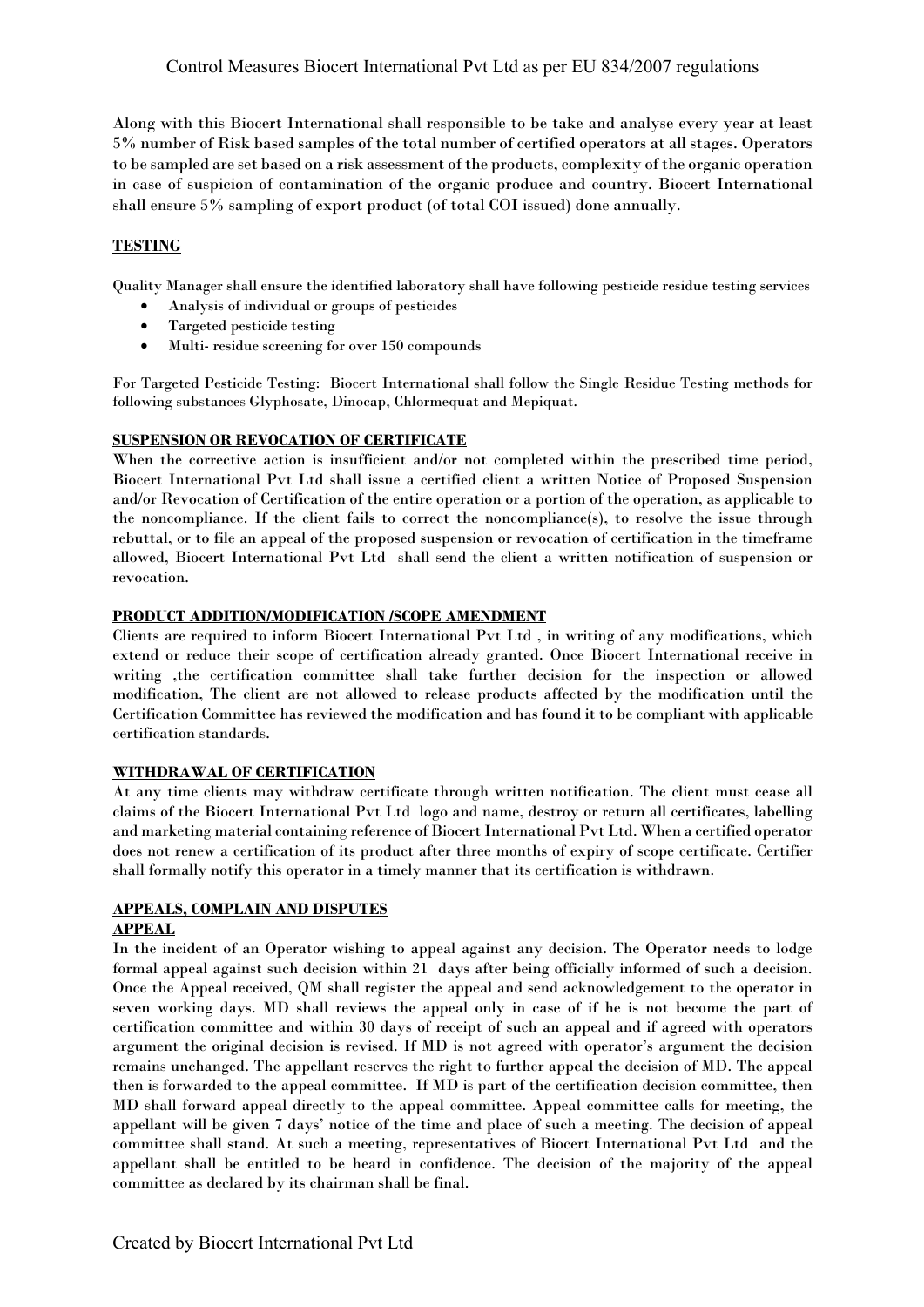## **COMPLAINTS**

Biocert International Pvt Ltd considers complaints related to its operations and those against certified operators. Resolution of complaint received from any operator (e.g., producers, contract producers, processors, handlers, etc) or from other parties such as interested stakeholders or the general public does not discriminate any partiality to specific group or members. Quality Manager is responsible for implementation of this procedure.

## **DISPUTES**

Any dispute with respect to denial of certification or proposed suspension or revocation of certification may request for Mediation. Mediation shall be requested in writing to Biocert International Pvt Ltd . If Biocert International Pvt Ltd rejects the request for Mediation, Biocert International Pvt Ltd shall notify the client and shall advise client the right to request an appeal pursuant. Within 15 days of the date of the written notification of rejection. If Biocert International Pvt Ltd accepts the request for Mediation, such mediation shall be conducted by a qualified mediator mutually agreed upon by the parties to the mediation. The parties of the Mediation shall have no more than 30 days to reach an agreement following a Mediation session. Any agreement reached during or as a result of the Mediation process shall be in compliance with the applicable standards. If Mediation is unsuccessful, the client shall have 30 days from termination of Mediation to appeal to Biocert International Pvt Ltd pursuant to Appeals.

#### **DENIAL OF CERTIFICATION**

When Biocert International Pvt Ltd has reason to believe, based on a review of the information that an applicant for certification is not able to comply or is not in compliance with the IACB equivalent EU organic production and processing Standards (For Third countries moat updated version), Biocert International Pvt Ltd must provide a written notification of noncompliance to the applicant. When correction of a noncompliance is not possible, a notification of noncompliance and a notification of denial of certification may be combined in one notification.

#### **PROCEDURE OF ISSUANCE OF CERTIFICATE OF INSPECTION**

Biocert International shall issue a certificate of inspection using the electronic Trade Control and Expert System (TRACES) established by EU Commission. The original certificate of inspection shall be a printed and hand-signed copy of the completed electronic certificate in TRACES. With reference to the Commission Implementing Regulation (EU) 2020/25 amending and correcting Regulation (EC) No 1235/2008, published in the Official Journal of 14 January 2020, has entered into force from 3 February 2020. The certificate of inspection (COI) must be issued at the moment the consignment leaves the third country of export or origin and Biocert International shall require to carry out the necessary documentary checks before signing box 18. Prior to issuance of certificate of inspection Biocert International shall check full chain of documents including Product flow process chart, transport records, Invoice. During application of COI- Box 13, Box 16 and Box 17 of the COI may be filled in with the provisional information available at the time of application/ issuing the COI. After issuance of COI, within 10 days from the issuance of the COI all the information concerning transport means and the transport documents (Box 13, Box 16 and Box 17) shall be included in the COI/TRACES, in any case, before endorsement of the COI from Member State's authorities. After receiving of application Biocert will take minimum 7 working days to issue the certificate of Inspection. All operator shall send the transport information related to COI within 10 days from the issuance. Once operator have fulfilled above said criteria Biocert International shall issue Certificate of Inspection for the export of organic product into European Union. If the major NC observed during the random inspection ,then it's must be closed before the issuance of the COI

To get the access as organic product into the EU, Operator must submit the original certificate of inspection at the entry point of European Union.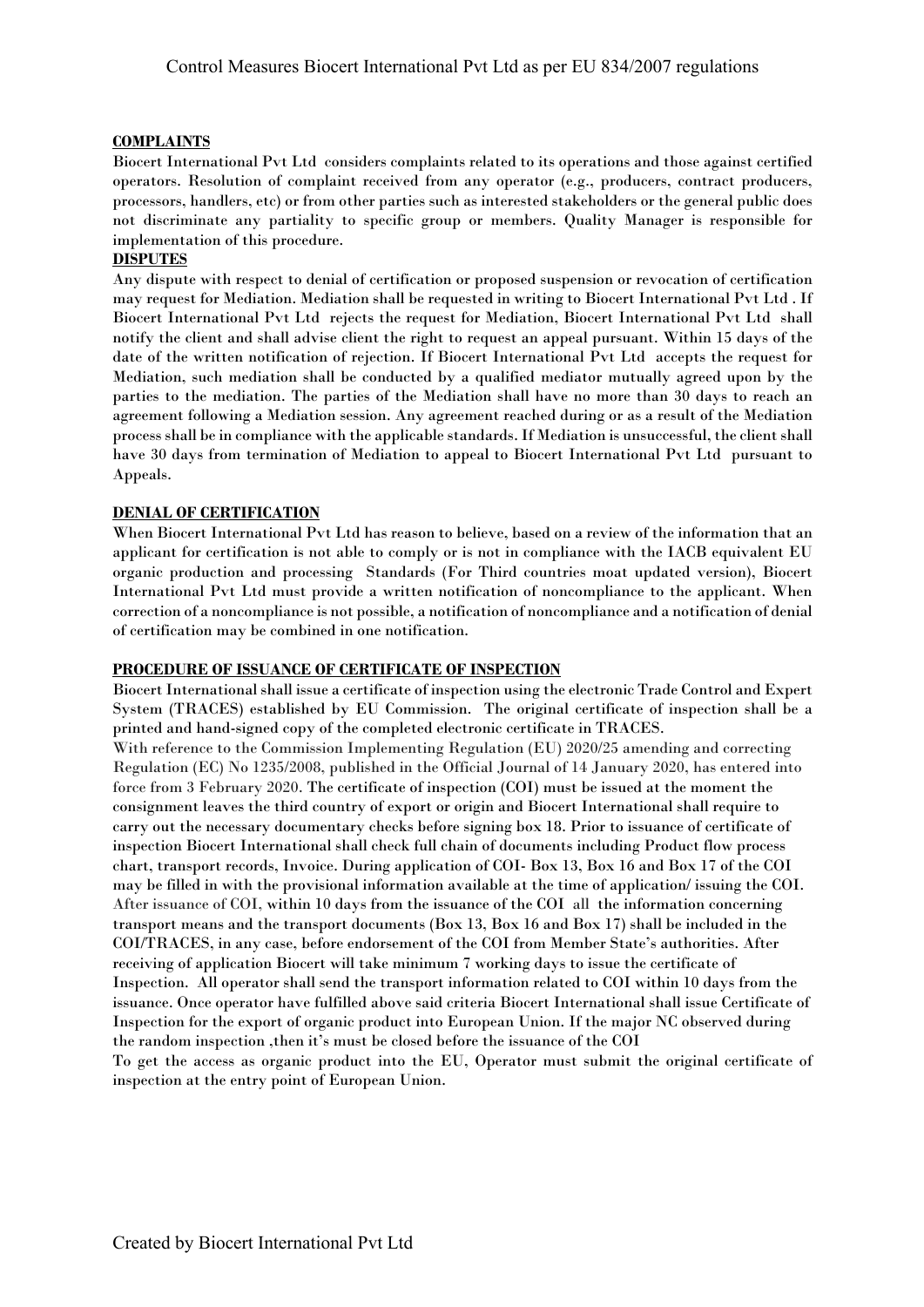## **EXCHANGE OF INFORMATION**

The Biocert will exchange information with other CB duly justified with the protection of organic integrity. This includes, but is not limited to exchange of information in case of transfer of operations, irregularity/infringement/positive residue detection /suspected fraud or cross checking between CBs; The Biocert will participate in the Alert System for Organic taken into account the notification between all the participants to inform each other in a timely and professional manner on problems and potential problems with organic products in the market place. The level of communication shall depend on the severity and the extent of the irregularity or infringement found. The Biocert International shall exchange relevant information on the results of their controls with other competent authorities, control authorities and control bodies. Biocert International may also exchange such information on their own initiative. Biocert International shall communicate information on cases of irregularities or infringements affecting the organic status of a product immediately to the Competent Authorities where the products are imported.

#### **Organic logo of the European Union**

Where the reference to organic production is used, the organic logo of the EU:

(a) May be used in the labelling, presentation and advertising of products which satisfy the requirements of these Standards;

(b) Shall appear on the packaging of pre-packaged food.

The organic logo of the EU **shall not** be used in the case of the following products:

(a) In-conversion products;

(b) Food products containing less than 95% organic content

(c) Food products containing hunted or fished ingredients

(d) Products produced to private/national standards, e.g. Organic Deer & Venison Products.

The use of the organic logo of the EU and the place of origin shall be optional for products imported from third countries. However, if the organic logo of the EU is used, the country of origin shall also appear in the labelling, where all agricultural raw materials of which the product is composed have been farmed in that country.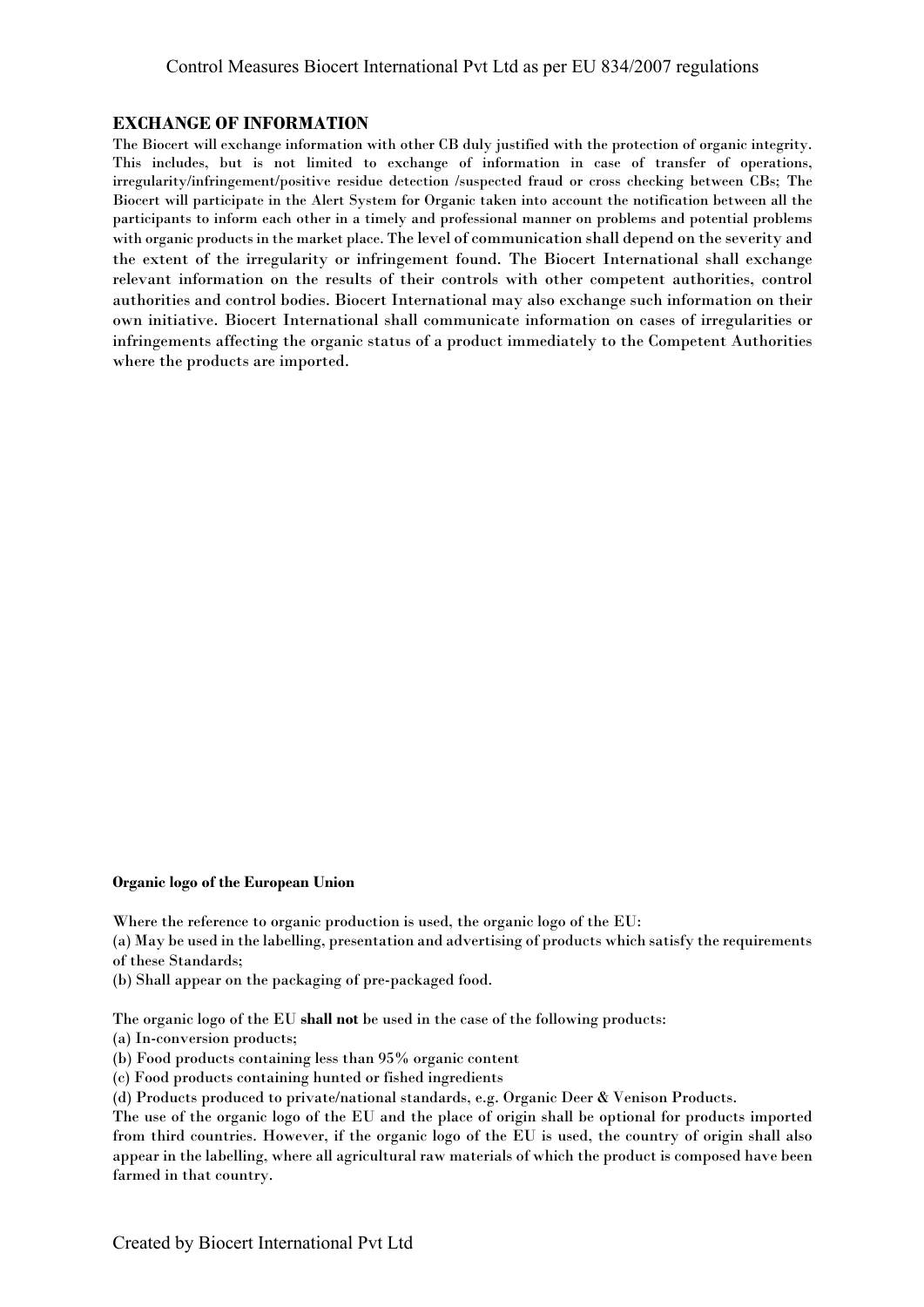In accordance with Article the Commission shall, in accordance with the procedure

referred to in Article Specific principles applicable to farming & Specific principles applicable to processing of organic feed, lay down specific criteria as regards presentation, composition, size and design of the Community logo of Regulation (EC) No 834/2007, the organic production logo of the European Union (hereinafter "Organic logo of the EU") shall:

(a) The Organic logo of the EU shall comply with the model below:



(b) The reference colour in Pantone is Green Pantone No 376 and Green (50

 $%$  Cyan + 100  $%$  Yellow), when a four-colour process is used;

(c) The Organic logo of the EU can also be used in black and white as shown, only where it is not practicable to apply it in colour:



(d) If the background colour of the packaging or label is dark, the symbols may be used in negative format, using the background colour of the packaging or label;

(e) If a symbol is used in colour on a coloured background, which makes it difficult to see, a delimiting outer line around the symbol can be used to improve contrast with the background colours;

(f)In certain specific situations where there are indications in a single colour on the packaging, the Organic logo of the EU may be used in the same colour;

(g) The Organic logo of the EU must have a height of at least 9 mm and a width of at least 13,5 mm; the proportion ratio height/width shall always be 1:1,5. Exceptionally the minimum size may be reduced to a height of 6 mm for very small packages;

(h) The Organic logo of the EU may be associated with graphical or textual elements referring to organic farming, under the condition that they do not modify or change the nature of the Organic logo of the EU, nor any of the indications mentioned at Article 58. When associated to national or private logos using a green colour different from the reference colour mentioned in point (b), the Organic logo of the EUmay be used in that non reference colour;

(i) The use of the Organic logo of the EU shall be in accordance with the rules accompanying its registration as Organic Farming Collective Mark in the Benelux Office for Intellectual Property and in the Community and India Trademark Registers.

EU organic seal may be used on products certified "organic" and exported in accordance with Title III of EEC 1235/2008. Use of the seal on such products is optional.

The EU organic seal must be used in specific format and colors as defined by EEC 271/ (Most Updated Version). The seal is a green (Pantone no. 376) rectangle with white stars in the shape of a leaf. Rectangle must be at least 9mm high by 13.5mm wide and maintain a height to width ratio of 1 to 1.5. Variations, such as modified color schemes (including black and white, different shades of green, delineating borders, etc) or smaller size, may be permissible in certain situations.

When the EU logo is used, there must be indication of the source of the ingredients of the product. Within the same visual field as the logo, it must include one of these statements: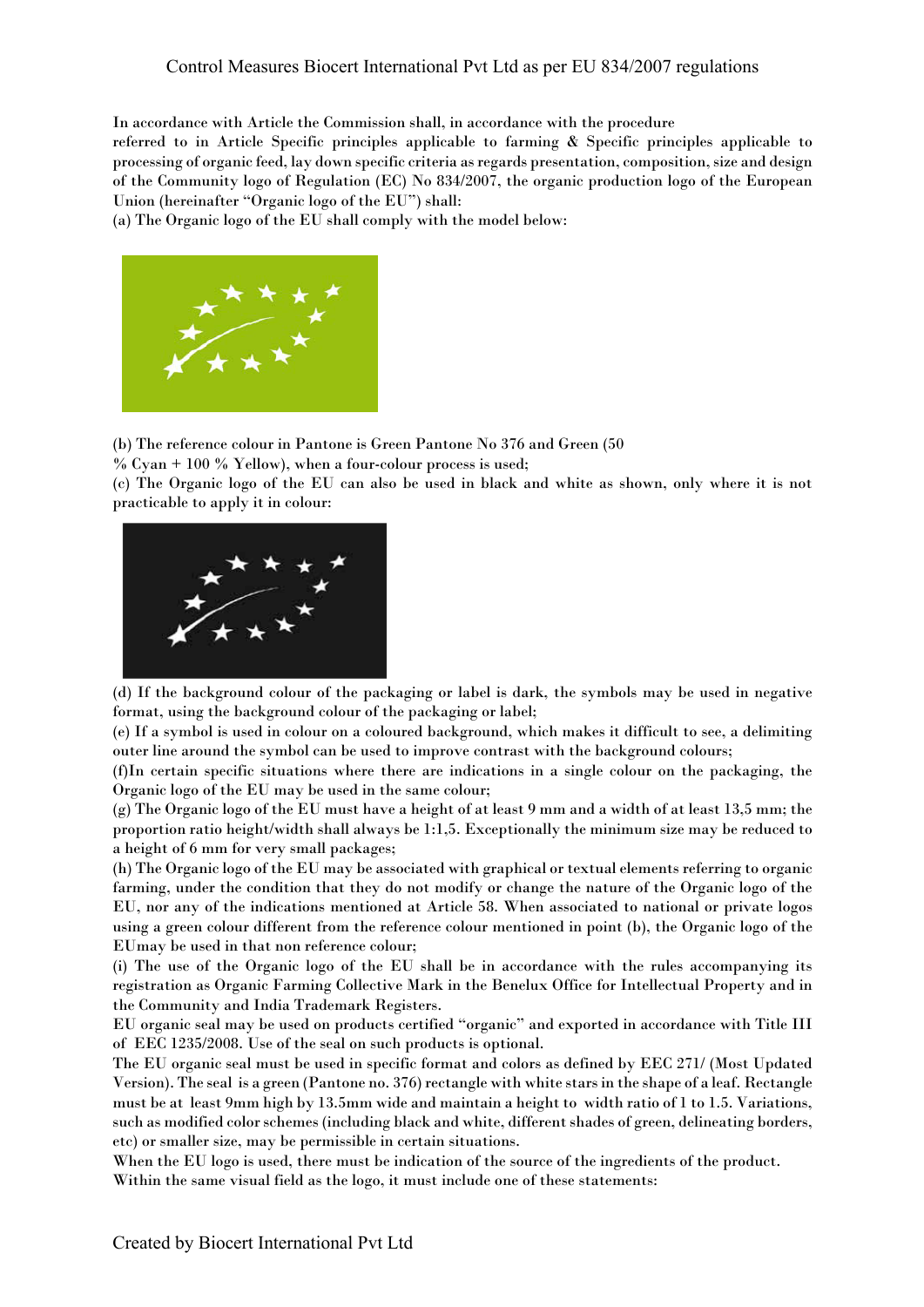• "EU Agriculture" if the agricultural raw material has been farmed in the EU,

• "Non EU Agriculture", if the agricultural raw material has been farmed outside the EU

• "EU/non- EU Agriculture", if part of the agricultural raw materials has been farmed in the EU and part outside the EU. The name of a specific country may be used instead of the terms 'EU' or 'non- EU' where all agricultural raw materials have been farmed in the same country.

## **Label Approval**

To assure organic integrity of product label approval done as per the organic standards. **Certifier shall verify following during label approval of operation**

- Product shall bear terms referring to the organic production method where, such a product, its ingredients or feed materials have been obtained in accordance with the rules laid down as per the IACB equivalent European union organic production and processing standard for third countries (Most updated version).
- A product which does not satisfy the requirements set out under the IACB equivalent European union organic production and processing standard for third countries (Most updated version) regulation shall not bear any terms referring organic production, any terms including terms used in trademarks, or practices used in labelling or advertising liable to mislead the consumer or user by suggesting that a product or its ingredients satisfy the requirements set out under this IACB equivalent European union organic production and processing standard for third countries (Most updated version) shall not be used.
- Labelling or advertising material shall not mention it contains GMOs, consists of GMOs or is produced from GMOs
- As regards Processed Product.
	- § Process product may bear terms referring to organic production method, provided that the processing complies with the rules laid down as per the IACB equivalent European union organic production and processing standard for third countries (Most updated version) and contains at least 95% organic ingredients of agricultural origin, added water and salt shall not be included in the percentage calculations of organic ingredients.
	- In the list of ingredients shall indicate which ingredients are organic.
	- If product has less than 95% certified organic ingredient, then the references to the organic production method may only appear in relation to the organic ingredients and the list of ingredients shall include an indication of the total percentage of organic ingredients in proportion to the total quantity of ingredients of agricultural origin.

#### **Sanction Catalogue**

#### **Sanction Catalogue for Biocert International**

| Problem/Violation                                                                                                                                                                                                                            | Sanction                                                                  | Sanction in repeated cases                               |
|----------------------------------------------------------------------------------------------------------------------------------------------------------------------------------------------------------------------------------------------|---------------------------------------------------------------------------|----------------------------------------------------------|
| Withholding of important information<br>Not giving true evidence<br>Not giving free access to the unit and<br>premises<br>No acceptance of enforcement of<br>corrective measures<br>imposed<br>$\mathbf{b} \mathbf{v}$<br>certification body | 1. Non-approval (in case of initial<br>inspection)<br>2. Extra inspection | $D:$ De-<br>certification/withdrawal of<br>certification |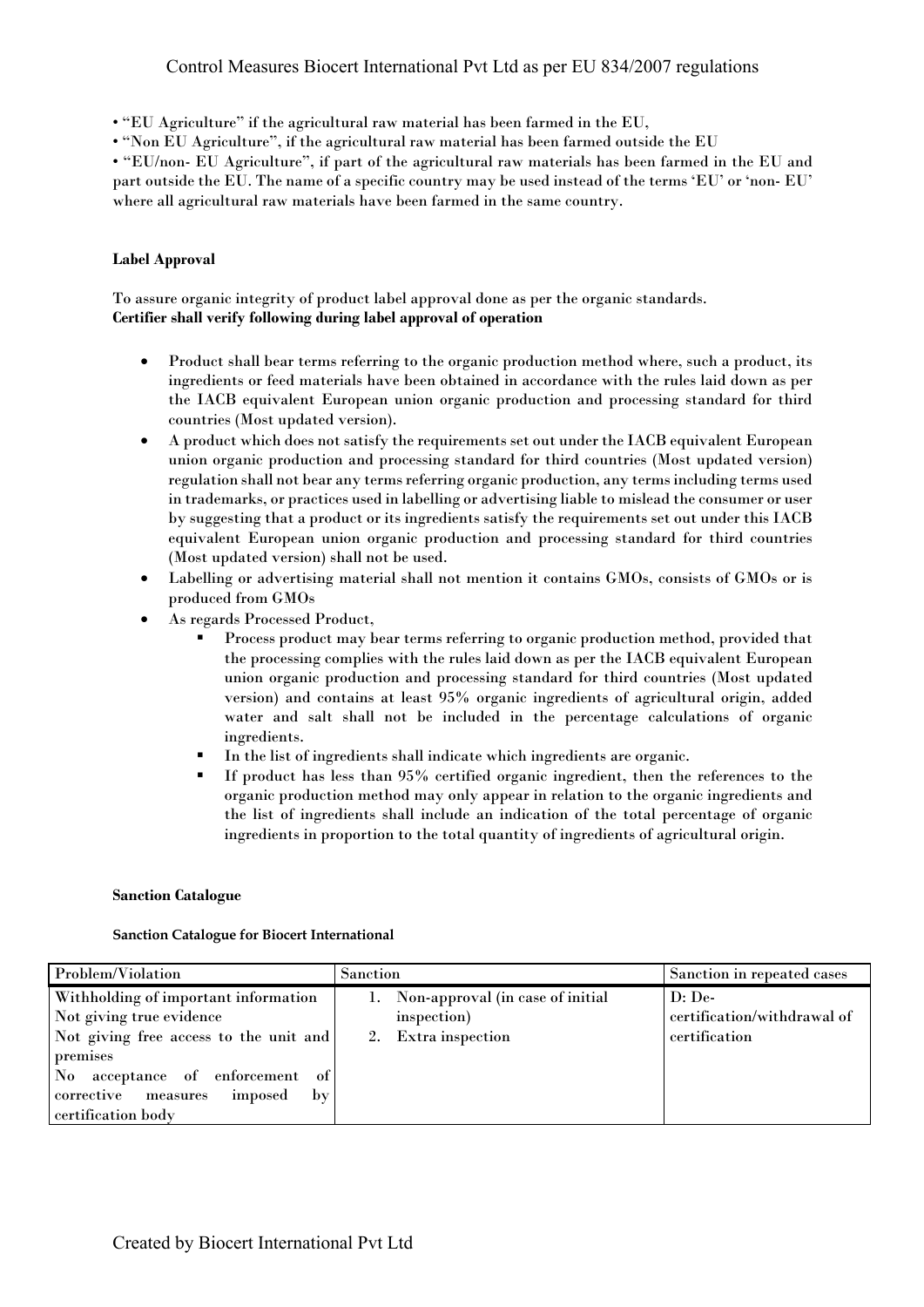| Problem/Violation                                  | Sanction                                          | Sanction in repeated cases  |  |
|----------------------------------------------------|---------------------------------------------------|-----------------------------|--|
| Uncertain data, suspicion                          | Non-approval (in case of initial<br>1.            | $D: De-$                    |  |
|                                                    | inspection)                                       | certification/withdrawal of |  |
|                                                    | <b>Additional Analysis</b><br>2.                  | certification               |  |
|                                                    | 3.<br>Warning / temporary prohibition of          |                             |  |
|                                                    | marketing                                         |                             |  |
| MISSING DOCUMENTS<br>Additional                    | Non-approval (in case of initial<br>1.            | D: De-                      |  |
| information requested is not provided by           | inspection)                                       | certification/withdrawal of |  |
| operator                                           | 2.<br>Warning                                     | certification               |  |
|                                                    | 3.<br>Temporary prohibition of marketing          |                             |  |
| <b>INSPECTION REPORTS All relevant</b>             | Non-approval (in case of initial<br>1.            |                             |  |
| units including storage premises could             | inspection)                                       |                             |  |
| not be inspected.                                  | $2. \,$<br>Extra inspection                       |                             |  |
|                                                    | 3.<br>De-certification/withdrawal of              |                             |  |
|                                                    | certification                                     |                             |  |
| <b>CONDITIONS</b><br>OF<br><b>LAST</b>             | Suspension of certificate for 10 to 30<br>1.      | $D: De-$                    |  |
| CERTIFICATION Conditions of the                    | days                                              | certification/withdrawal of |  |
| previous year not met                              | Extra inspection/warning<br>2.                    | certification               |  |
|                                                    | 3.<br>Temporary prohibition of marketing          |                             |  |
| The conventional and organic unit on a             | 1.<br>Condition                                   | D: De-                      |  |
| farm are not clearly separated                     | 2.<br><b>Extra Inspection/Additional Analysis</b> | certification/withdrawal of |  |
|                                                    | of finished products                              | certification               |  |
|                                                    | 3.<br>Warning/Suspension of certificate for       |                             |  |
|                                                    | $10$ to $30$ days                                 |                             |  |
| The requirements for step by step                  | 1.<br>Condition                                   | $D: De-$                    |  |
| conversion are not fulfilled:                      | 2.<br>Extra Inspection/Additional                 | certification/withdrawal of |  |
| no implementation of conversion plan               | Analysis of finished products                     | certification               |  |
| insufficient separation                            | Warning/ Suspension of certificate<br>3.          |                             |  |
| no information to Biocert International            | for 10 to 30 days                                 |                             |  |
| Pvt Ltd prior to harvest no information            |                                                   |                             |  |
| on harvested quantities no renewal of              |                                                   |                             |  |
| approval of conversion plan (yearly)               |                                                   |                             |  |
| SEEDS, SEEDLINGS, PLANTING MATERIAL                |                                                   |                             |  |
| of<br>Use<br>treated<br>conventional               | Temporary prohibition of marketing of             | D: De-                      |  |
| seeds/vegetative propagating material              | produce                                           | certification/withdrawal of |  |
|                                                    |                                                   | certification               |  |
| Use of treated seeds imposed by tolerated          |                                                   | tolerated                   |  |
| government                                         |                                                   |                             |  |
| Use<br>of<br>untreated<br>conventional             | Condition<br>1.                                   | $D: De-$                    |  |
| seeds/vegetative propagating material;             | 2.<br>Additional requirement of recording         | certification/withdrawal of |  |
| sufficient evidence of unavailability has          | or reporting/ Additional Analysis of              | certification               |  |
| not been provided, Use of conventionally           | finished products                                 |                             |  |
| grown seedlings                                    | Warning/Temporary prohibition of<br>3.            |                             |  |
|                                                    | marketing of produce                              |                             |  |
| Use of GMO-seeds, seed inoculates                  | Non-approval (in case of initial<br>1.            | Termination                 |  |
|                                                    | inspection)                                       |                             |  |
|                                                    | De-certification/withdrawal of<br>2.              |                             |  |
|                                                    | certification                                     |                             |  |
| FERTILIZATION, PLANT PROTECTION AND SUSTAINABILITY |                                                   |                             |  |
| Application of fertilizers and plant               | Warning/Temporary prohibition of<br>1.            | $D: De-$                    |  |
| protection products which are not                  | marketing of produce/suspension of                | certification/withdrawal of |  |
| allowed                                            | certificates                                      | certification               |  |
|                                                    | Extension of conversion period<br>2.              |                             |  |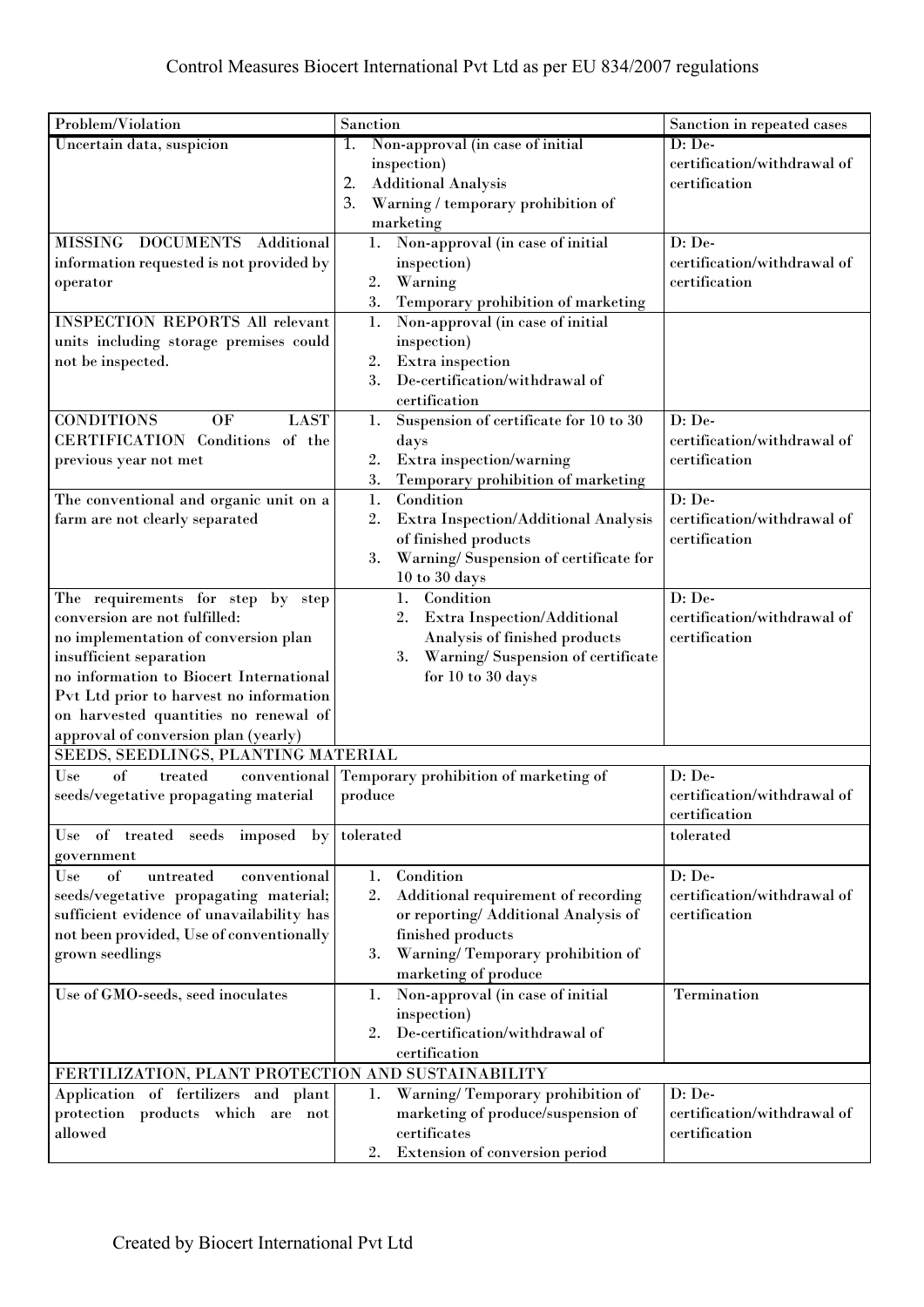| Problem/Violation                                     | Sanction                                                                                                                                                                                                    | Sanction in repeated cases                      |
|-------------------------------------------------------|-------------------------------------------------------------------------------------------------------------------------------------------------------------------------------------------------------------|-------------------------------------------------|
| Government-imposed use of synthetic                   | tolerated                                                                                                                                                                                                   | tolerated                                       |
| plant protection products.                            |                                                                                                                                                                                                             |                                                 |
| Application of fertilizers and plant                  | Non-approval (in case of initial<br>1.                                                                                                                                                                      | Termination                                     |
| protection products are of genetically                | inspection)                                                                                                                                                                                                 |                                                 |
| modified origin.                                      | De-certification/withdrawal of<br>2.                                                                                                                                                                        |                                                 |
|                                                       | certification                                                                                                                                                                                               |                                                 |
| PRODUCT FLOW- PROCESSING                              |                                                                                                                                                                                                             |                                                 |
| Product flow not clear/not traceable                  | Condition<br>1.                                                                                                                                                                                             | D: De-                                          |
|                                                       | 2.<br>Additional requirement of recording                                                                                                                                                                   | certification/withdrawal of                     |
|                                                       | or reporting/ Additional Analysis of                                                                                                                                                                        | certification                                   |
|                                                       | finished products                                                                                                                                                                                           |                                                 |
|                                                       | Warning/Temporary prohibition of<br>3.<br>marketing of produce                                                                                                                                              |                                                 |
| TRACEABILITY CHECK                                    |                                                                                                                                                                                                             |                                                 |
| Operator fails to provide information on              | Condition<br>1.                                                                                                                                                                                             | D: De-                                          |
| traceability details during any type of               | 2.<br>Additional requirement of recording                                                                                                                                                                   | certification/withdrawal of                     |
| inspection                                            | or reporting/ Additional Analysis of                                                                                                                                                                        | certification                                   |
| (Annual/Renewal/Review/Unannounced                    | finished products                                                                                                                                                                                           |                                                 |
| /Additional)                                          | Warning/Temporary prohibition of<br>3.                                                                                                                                                                      |                                                 |
|                                                       | marketing of produce                                                                                                                                                                                        |                                                 |
| Processing register not traceable with lot            | Condition<br>1.                                                                                                                                                                                             | De-certification/withdrawal                     |
| number mention on the transaction<br>related records  | 2.<br>Additional requirement of recording<br>or reporting/ Additional Analysis of                                                                                                                           | of certification                                |
|                                                       | finished products                                                                                                                                                                                           |                                                 |
|                                                       | Warning/Temporary prohibition of<br>3.                                                                                                                                                                      |                                                 |
|                                                       | marketing of produce                                                                                                                                                                                        |                                                 |
| PEST AND CLEANING MANAGEMENT LOG                      |                                                                                                                                                                                                             |                                                 |
| Copy of pest and cleaning log not found               | Condition<br>1.                                                                                                                                                                                             | De-certification/withdrawal                     |
| during                                                | <b>Additional Analysis of finished</b><br>2.                                                                                                                                                                | of certification                                |
| Renewal/Review/Unannounced/Additio                    | products                                                                                                                                                                                                    |                                                 |
| nal inspection                                        | Warning/Temporary prohibition of<br>3.                                                                                                                                                                      |                                                 |
| OFIS IRREGULARITIES T.C.                              | marketing of produce                                                                                                                                                                                        |                                                 |
| the<br>of<br>origin<br>the                            | Warning<br>1.                                                                                                                                                                                               | De-certification/withdrawal                     |
| contamination/irregularity/other                      | Temporary prohibition of marketing<br>2.                                                                                                                                                                    | of certification                                |
| problem raised during investigation on                | of produce                                                                                                                                                                                                  |                                                 |
| notification of irregularity received                 | Suspension<br>3.                                                                                                                                                                                            |                                                 |
| In case the sampled product<br>$\mathbf{i}\mathbf{s}$ | Downgrade of status of organic<br>1.                                                                                                                                                                        | De-certification/withdrawal                     |
| downgraded, the organic status<br>of                  | product into conventional                                                                                                                                                                                   | of certification                                |
| related products shall be downgraded                  | 2.                                                                                                                                                                                                          |                                                 |
|                                                       |                                                                                                                                                                                                             |                                                 |
|                                                       |                                                                                                                                                                                                             |                                                 |
|                                                       |                                                                                                                                                                                                             |                                                 |
|                                                       |                                                                                                                                                                                                             |                                                 |
| In the case of confirmed substantiated<br>suspicion   | <b>Blocking of product</b><br>3.<br>Prohibition from marketing<br>1.<br>Downgrade of status of organic<br>product into conventional<br><b>Blocking of product</b><br>2.<br>3.<br>Prohibition from marketing | De-certification/withdrawal<br>of certification |

Only the CC can impose sanctions. In the decision-making process the extent of the non-conformity will be taken into consideration. In addition, it will be taken into consideration whether the non-conformity happened intentionally and whether the operator tried to disguise the facts. If the same non-conformity should happen again, the sanction imposed will be more severe. Sanctions can be combined, e.g. imposing of extra inspection plus condition plus warning.